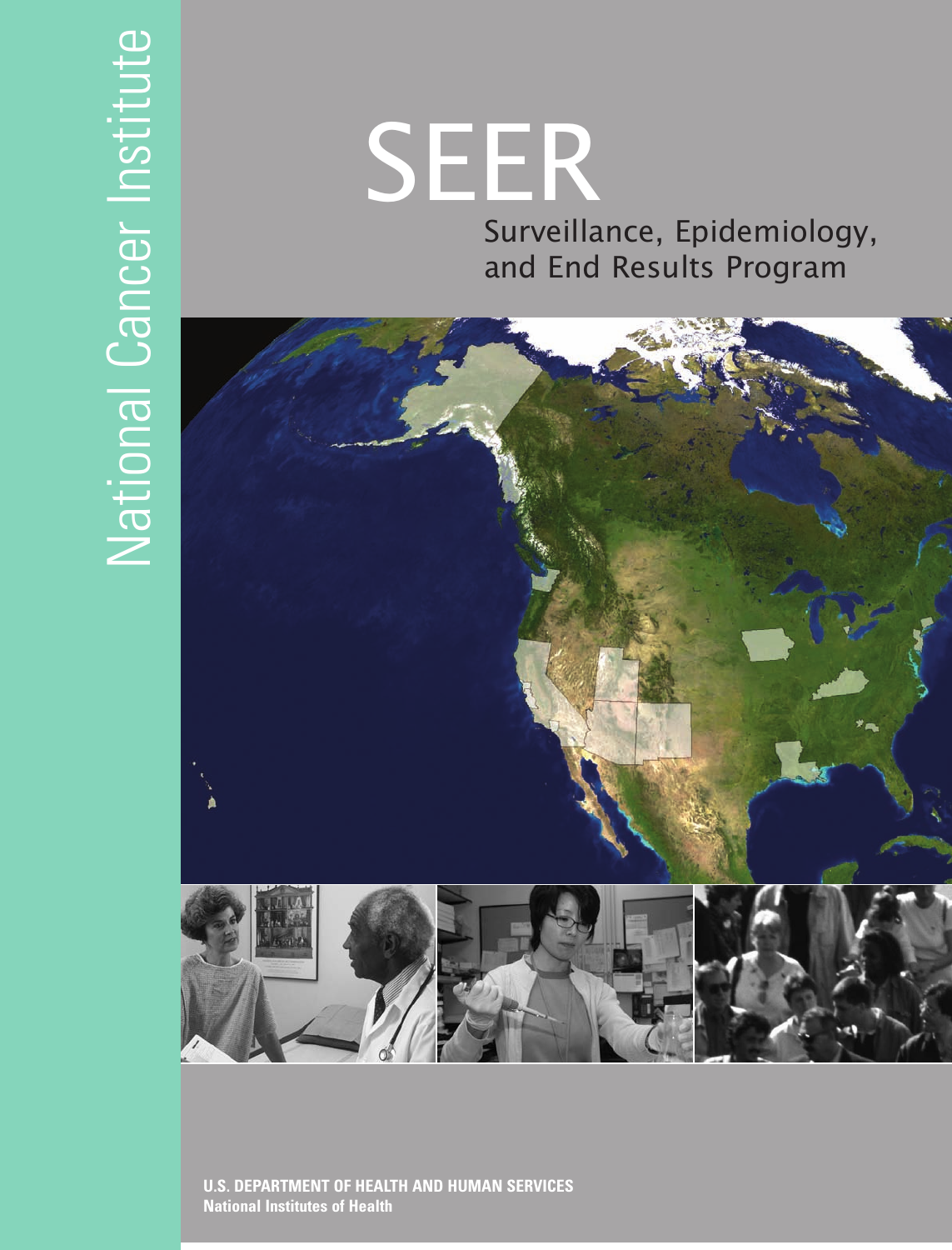"The SEER program is one of NCI's most important data collection and dissemination activities. In addition to providing essential information for tracking the Nation's progress against cancer, SEER data and data analysis tools provide researchers with unique opportunities to explore and explain cancer trends. The impact of SEER on science, policy, and practice reflects both the quality of the data collected and the creative expertise of the many scientists who use it."

**Robert T. Croyle, Ph.D.**  Director, Division of Cancer Control and Population Sciences, NCI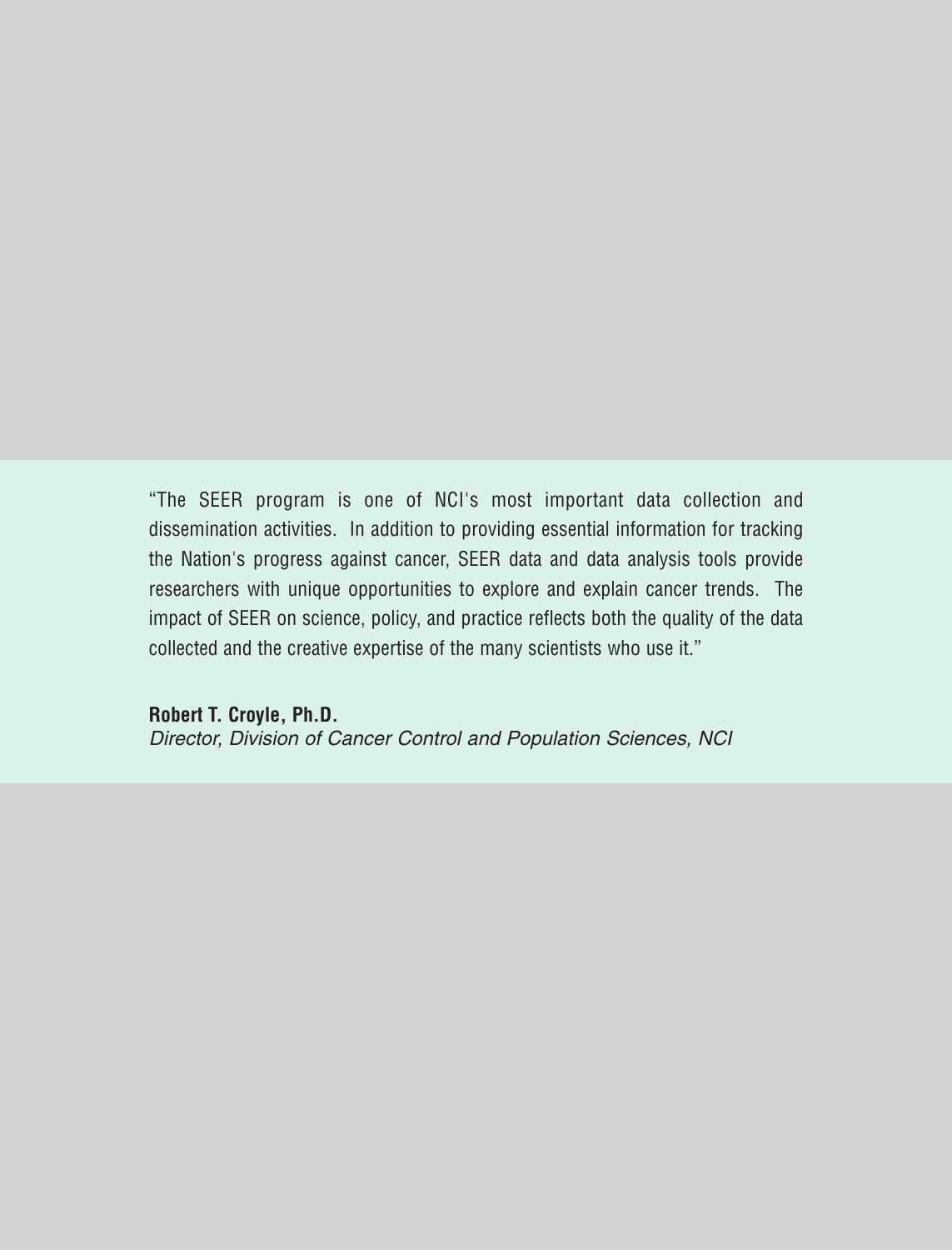# **The SEER Program**

The Surveillance, Epidemiology, and End Results (SEER) Program of the National Cancer Institute (NCI) is an authoritative source of information on cancer incidence and survival in the United States *(http://seer.cancer.gov)*. SEER currently collects and publishes cancer incidence and survival data from population-based cancer registries covering approximately 26 percent of the US population. The SEER Program registries routinely collect data on patient demographics, primary tumor site, tumor morphology and stage at diagnosis, first course of treatment, and follow-up for vital status. The SEER Program is the only comprehensive source of population-based information in the United States that includes stage of cancer at the time of diagnosis and patient survival data.

SEER began collecting data on cancer cases on January 1, 1973, in the states of Connecticut, Iowa, New Mexico, Utah, and Hawaii and the metropolitan areas of Detroit and San Francisco-Oakland. In 1974-1975, the metropolitan area of Atlanta and the 13 county Seattle-Puget Sound area were added. In 1978, 10 predominantly black rural counties in Georgia were added, followed in 1980 by the addition of American Indians residing in Arizona. Three additional geographic areas participated in the SEER program prior to 1990: New Orleans, Louisiana (1974-1977, rejoined 2001); New Jersey (1979- 1989, rejoined 2001); and Puerto Rico (1973-1989). The National Cancer Institute also funds a cancer registry that, with technical assistance from SEER, collects information on cancer cases among Alaska Native populations residing in Alaska. In 1992, the SEER Program was expanded to increase coverage of minority populations, especially Hispanics, by adding Los Angeles County and four counties in the San Jose-Monterey area south of San Francisco. In 2001, the SEER Program expanded coverage to include Kentucky and the remaining counties in California (Greater California); in addition, New Jersey and Louisiana once again became participants. For the expansion registries (Kentucky, Greater California, New Jersey, and Louisiana), NCI funds are combined with funding from the Centers for Disease Control and Prevention (CDC) through the National Program of Cancer Registries and with funding from the states.

NCI staff work with the North American Association of Central Cancer Registries (NAACCR) to guide all state registries to achieve data content and compatibility acceptable for pooling data and improving national estimates. The SEER team is developing computer applications to unify cancer registration systems and to analyze and disseminate population-based data. Use of surveillance data for research is being improved through Web-based access to the data and analytic tools, and linking with other national data sources. For example, a new Web-based tool for public health officials and policy makers, State Cancer Profiles *(http://statecancerprofiles.cancer.gov)*, provides a userfriendly interface for finding cancer statistics for specific states and counties. This Web site is a joint project between NCI and CDC and is part of the Cancer Control PLANET Web site *(http://cancercontrolplanet.cancer.gov)* which provides links to comprehensive cancer control resources for public health professionals.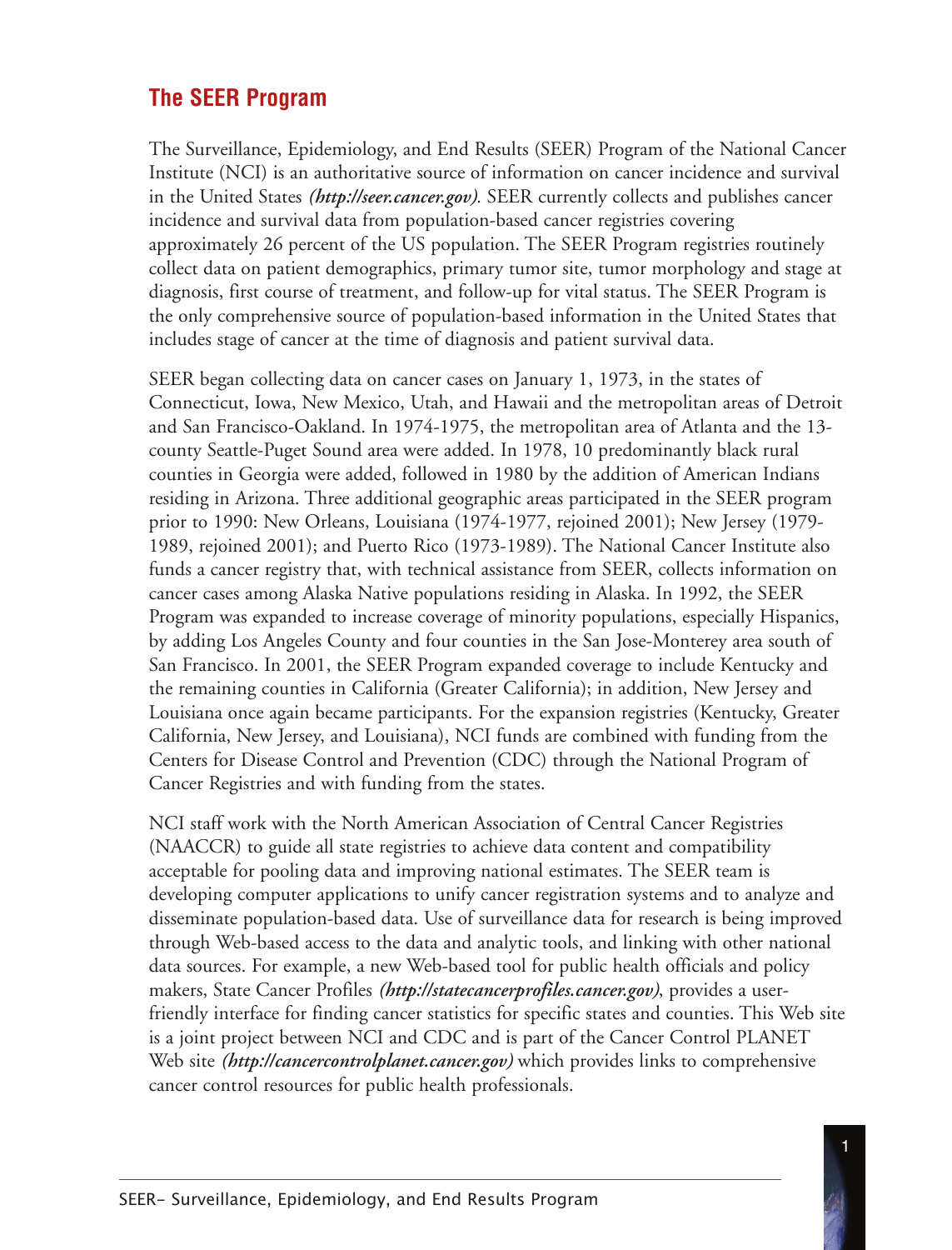#### **Goals of the SEER Program**

- ➤ Collect complete and accurate data on all cancers diagnosed among residents of geographic areas covered by SEER cancer registries.
- ➤ Conduct a continual quality control and quality improvement program to ensure the collection of high quality data.
- ➤ Periodically report on the cancer burden as it relates to cancer incidence and mortality, and patient survival overall and in selected segments of the population.
- ➤ Identify unusual changes and differences in the patterns of occurrence of specific forms of cancer in population subgroups defined by geographic, demographic, and social characteristics.
- ➤ Describe temporal changes in cancer incidence, mortality, extent of disease at diagnosis (stage), therapy, and patient survival as they may relate to the impact of cancer prevention and control interventions.
- ➤ Monitor the occurrence of possible iatrogenic cancers, i.e., cancers that are caused by cancer therapy.
- ➤ Collaborate with other organizations on cancer surveillance activities, including the CDC's National Program of Cancer Registries and NAACCR.
- ➤ Serve as a research resource to the National Cancer Institute providing for the conduct of studies that address issues dealing with cancer prevention and control as well as Program and registry operations.
- ➤ Provide research resources to the general research community including a public use file each year, and software to facilitate the analysis of the database.
- ➤ Provide training materials and web-based training resources to the cancer registry community.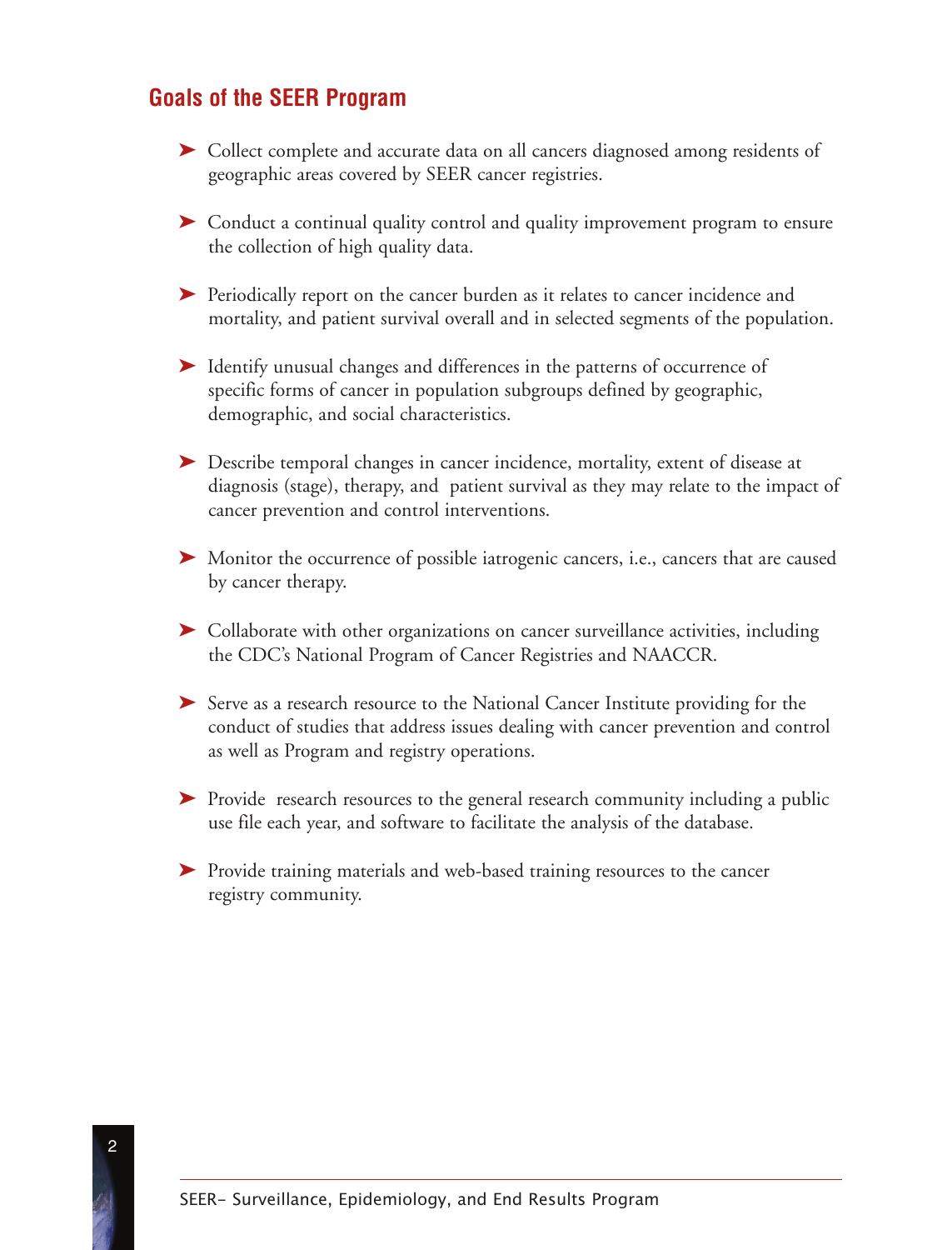

 $\omega$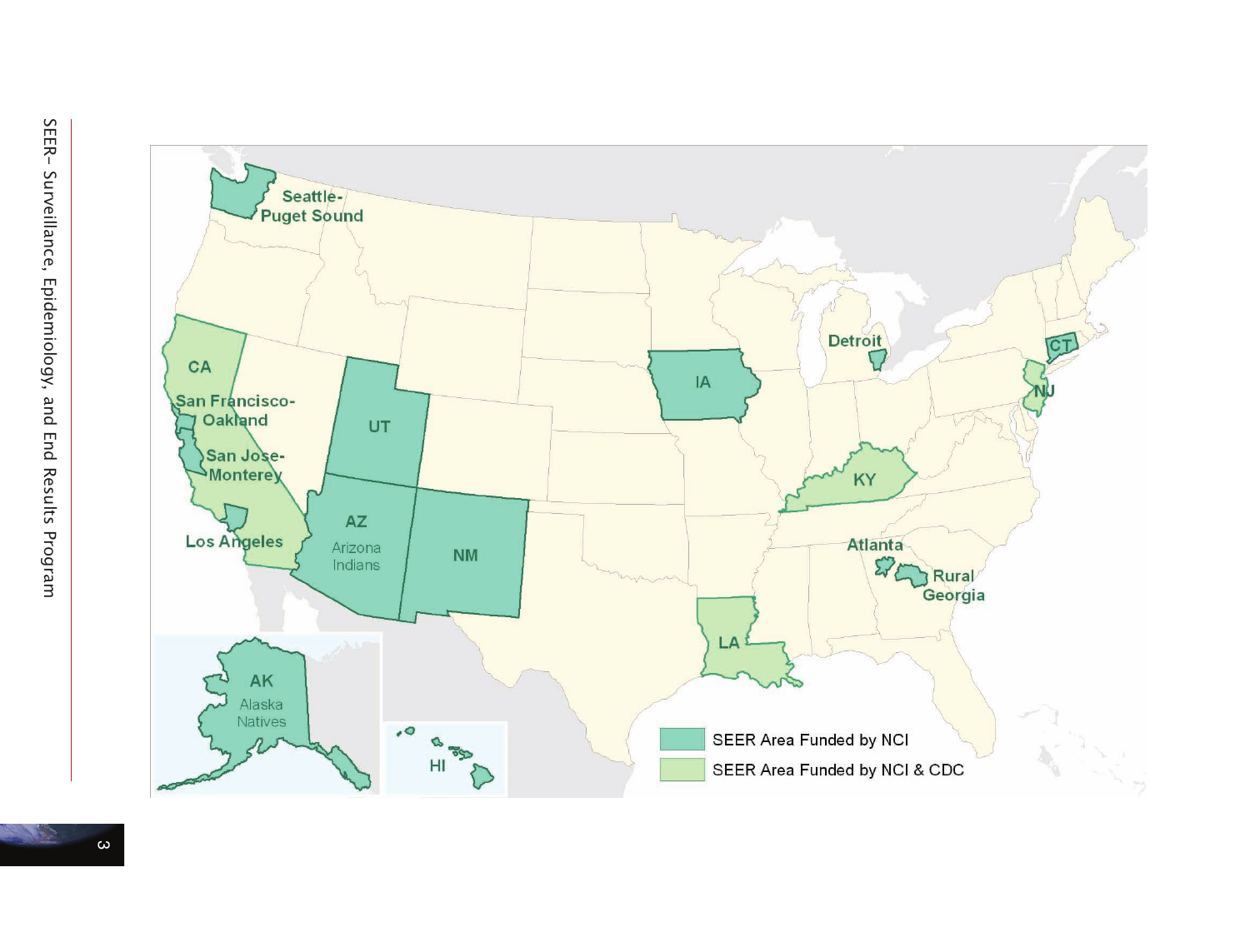

| <b>SEER Reporting Areas and Registries</b> |                                                                                                                                   |                                          |                                             |                                                                                                          |                                                  |  |  |  |
|--------------------------------------------|-----------------------------------------------------------------------------------------------------------------------------------|------------------------------------------|---------------------------------------------|----------------------------------------------------------------------------------------------------------|--------------------------------------------------|--|--|--|
| <b>Reporting Area</b>                      | <b>Counties</b>                                                                                                                   | <b>Entered</b><br><b>SEER</b><br>Program | <b>First Full</b><br>Year of<br><b>Data</b> | Registry                                                                                                 | <b>Web Site</b>                                  |  |  |  |
| Alaska Natives                             | All                                                                                                                               | 1999                                     | 1999                                        | Alaska Native Tumor Registry                                                                             | http://anthc.org/cs/chs/oanhr/                   |  |  |  |
| Arizona Indians                            | All                                                                                                                               | 1973                                     | 1973                                        | New Mexico Tumor Registry                                                                                | http://hsc.unm.edu/epiccpro/                     |  |  |  |
| California:                                |                                                                                                                                   |                                          |                                             |                                                                                                          |                                                  |  |  |  |
| Los Angeles                                | Los Angeles                                                                                                                       | 1992                                     | 1992                                        | Los Angeles County Cancer<br>Surveillance Program                                                        | http://www.usc.edu/lacsp/                        |  |  |  |
| San Francisco-Oakland                      | Alameda, Contra Costa, Marin,<br>San Francisco, San Mateo                                                                         | 1973                                     | 1973                                        | Greater Bay Area Cancer<br>Registry                                                                      | http://www.nccc.org/ResearchandTraining/         |  |  |  |
| San Jose-Monterey                          | Monterey, San Benito, Santa<br>Clara, Santa Cruz                                                                                  | 1992                                     | 1992                                        |                                                                                                          | research_gbareg.html                             |  |  |  |
| Greater California                         | All other CA counties                                                                                                             | 2001                                     | 2000                                        | California Cancer Registry                                                                               | http://www.ccrcal.org/                           |  |  |  |
| Connecticut                                | All                                                                                                                               | 1973                                     | 1973                                        | <b>Connecticut Tumor Registry</b>                                                                        | http://www.dph.state.ct.us/OPPE/hptumor.htm      |  |  |  |
| Georgia:                                   |                                                                                                                                   |                                          |                                             |                                                                                                          |                                                  |  |  |  |
| Atlanta metro area                         | Clayton, Cobb, DeKalb, Fulton,<br>Gwinnet                                                                                         | 1974                                     | 1975                                        |                                                                                                          |                                                  |  |  |  |
| Rural Georgia                              | Glascock, Greene, Hancock,<br>Jasper, Jefferson, Morgan,<br>Putnam, Taliaferro, Warren,<br>Washington                             | 1974                                     | 1978                                        | Georgia Center for Cancer<br><b>Statistics</b>                                                           | http://www.sph.emory.edu/GCCS/                   |  |  |  |
| Hawaii                                     | All                                                                                                                               | 1973                                     | 1973                                        | Hawaii Tumor Registry                                                                                    | http://www.crch.org/SerHTR.htm                   |  |  |  |
| lowa                                       | All                                                                                                                               | 1973                                     | 1973                                        | <b>lowa Cancer Registry</b>                                                                              | http://www.public-health.uiowa.edu/shri/         |  |  |  |
| Kentucky                                   | All                                                                                                                               | 2001                                     | 2000                                        | Kentucky Cancer Registry                                                                                 | http://web.kcr.uky.edu/                          |  |  |  |
| Louisiana                                  | All                                                                                                                               | 2001                                     | 2000                                        | Louisiana Tumor Registry                                                                                 | http://www.lcltfb.org/registry.html              |  |  |  |
| Michigan:                                  |                                                                                                                                   |                                          |                                             |                                                                                                          |                                                  |  |  |  |
| Detroit metro area                         | Macomb, Oakland, Wayne                                                                                                            | 1973                                     | 1973                                        | Metropolitan Detroit Cancer<br>Surveillance System                                                       | http://www.karmanos.org/epid/                    |  |  |  |
| New Jersey                                 | All                                                                                                                               | 2001                                     | 2000                                        | New Jersey State Cancer<br>Registry                                                                      | http://www.state.nj.us/health/cancer/njscr1b.htm |  |  |  |
| New Mexico                                 | All                                                                                                                               | 1973                                     | 1973                                        | New Mexico Tumor Registry                                                                                | http://hsc.unm.edu/epiccpro/                     |  |  |  |
| Utah                                       | All                                                                                                                               | 1973                                     | 1973                                        | <b>Utah Cancer Registry</b>                                                                              | http://uuhsc.utah.edu/ucr/                       |  |  |  |
| Washington:                                |                                                                                                                                   |                                          |                                             |                                                                                                          |                                                  |  |  |  |
| Seattle-Puget Sound area                   | Clallam, Grays Harbor, Island,<br>Jefferson, King, Kitsap, Mason,<br>Pierce, San Juan, Skagit,<br>Snohomish, Thurston,<br>Whatcom | 1974                                     | 1974                                        | The Cancer Surveillance System http://css.fhcrc.org/<br>at the Fred Hutchinson Cancer<br>Research Center |                                                  |  |  |  |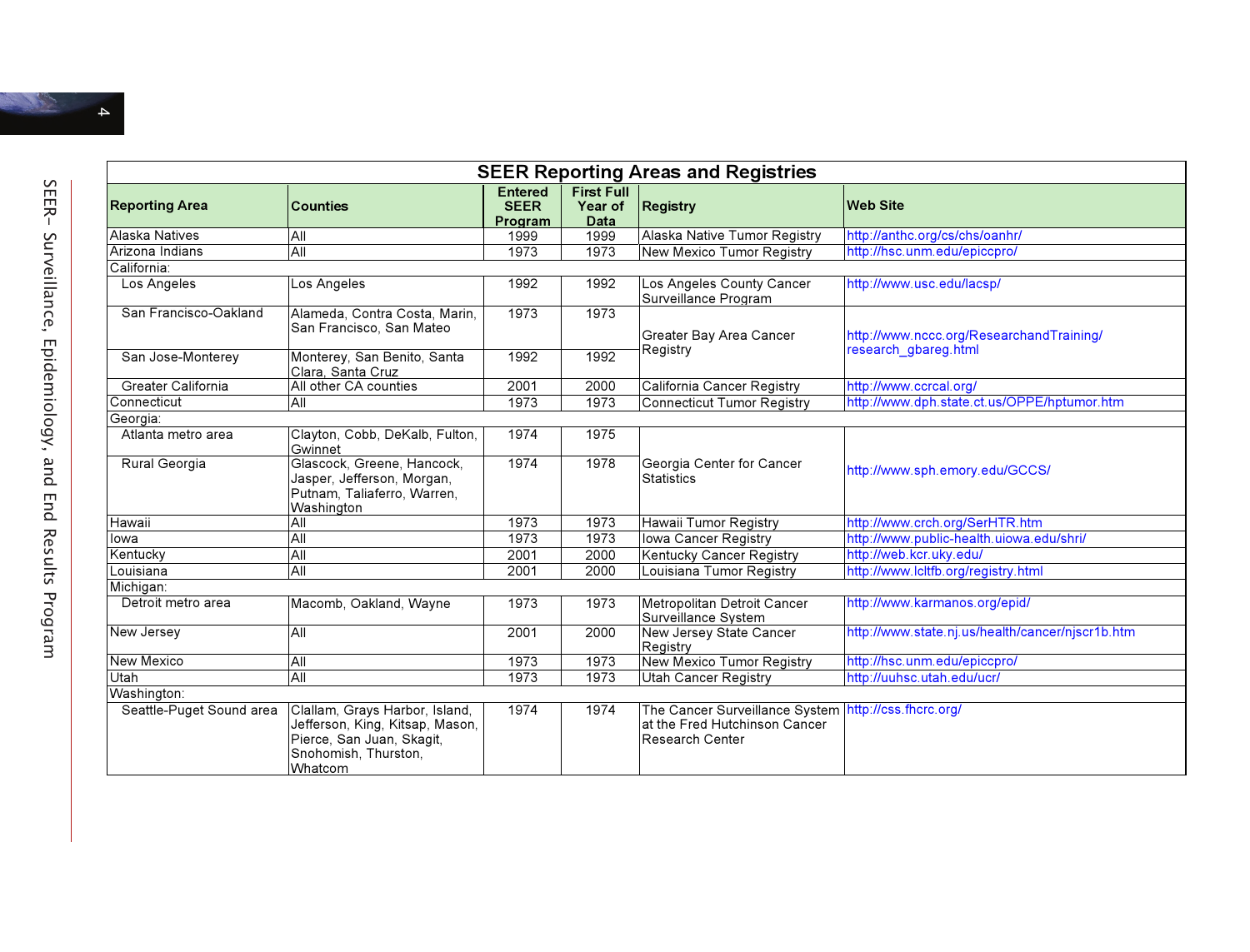# **Characteristics of the SEER Population Compared With the Total United States Population (Source: 2000 Census)**

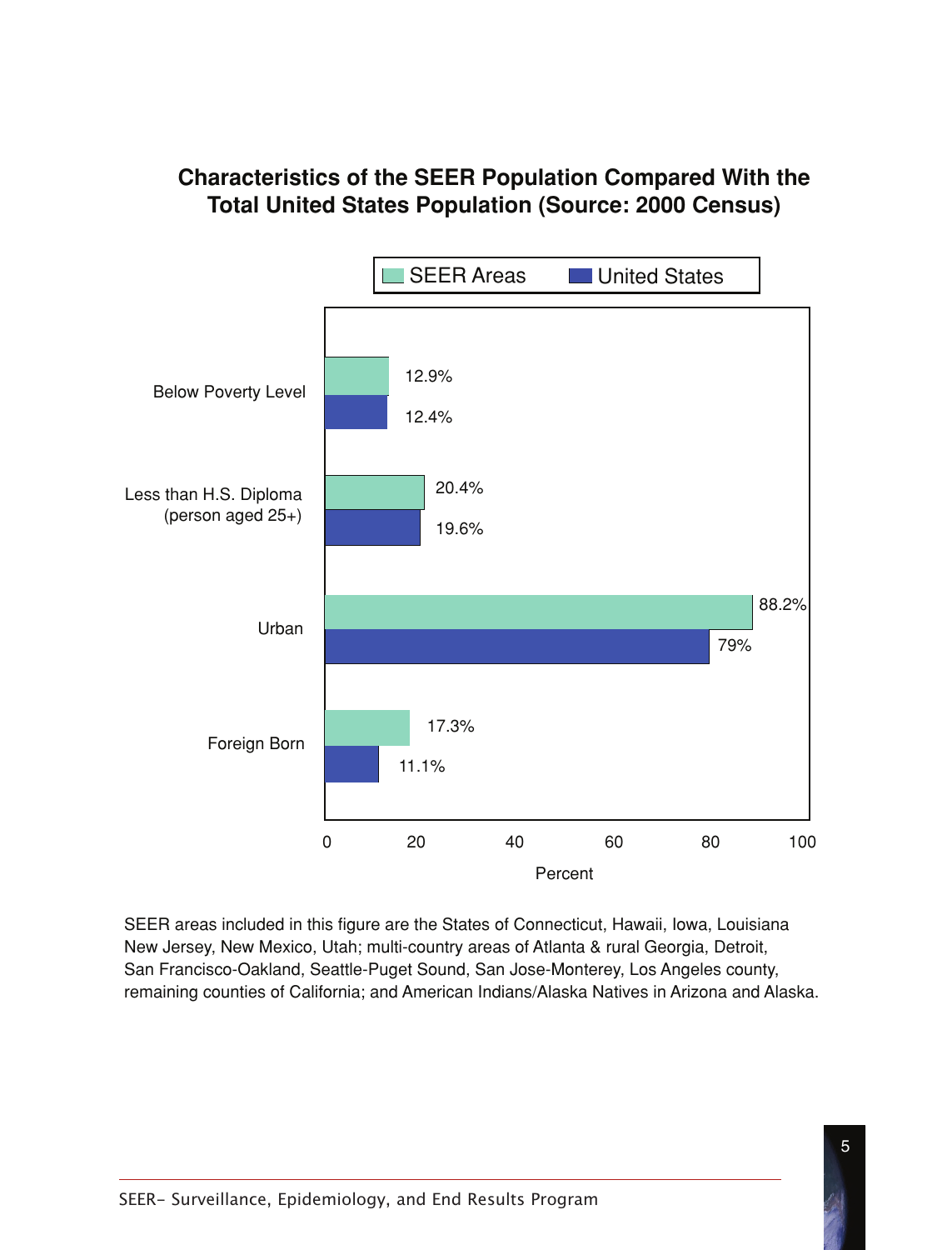#### **SEER Population Coverage by Racial/Ethnic Group1**

|                            |             |                    | American<br>Indian / Alaska |                | <b>Native</b><br>Hawaiian /<br><b>Pacific</b> |                          |
|----------------------------|-------------|--------------------|-----------------------------|----------------|-----------------------------------------------|--------------------------|
|                            | White $^2$  | Black <sup>2</sup> | Native <sup>2</sup>         | Asian $^{2,3}$ | Islander <sup>2,4</sup>                       | Hispanic <sup>5</sup>    |
| Total U.S.                 | 211,460,626 | 34,658,190         | 2,475,956                   | 10,242,998     | 398,835                                       | 35,305,818               |
| <b>Total SEER</b>          | 49,492,549  | 7,872,174          | 1,044,137                   | 5,455,680      | 278,584                                       | 14,271,987               |
| <b>SEER % of US</b>        | 23.4%       | 22.7%              | 42.2%                       | 53.3%          | 69.8%                                         | 40.4%                    |
|                            |             |                    |                             |                |                                               |                          |
| <b>NORTHEAST</b>           |             |                    |                             |                |                                               |                          |
| <b>Connecticut</b>         | 2,780,355   | 309,843            | 9,639                       | 82,313         | 1,366                                         | 320,323                  |
| <b>New Jersey</b>          | 6,104,705   | 1,141,821          | 19,492                      | 480,276        | 3,329                                         | 1, 117, 191              |
| <b>SOUTH</b>               |             |                    |                             |                |                                               |                          |
| Atlanta                    | 1,588,734   | 1,039,151          | 7,030                       | 123,117        | 1,350                                         | 229,427                  |
| Kentucky                   | 3,640,889   | 295,994            | 8,616                       | 29,744         | 1,460                                         | 59,939                   |
| Louisiana                  | 2,856,161   | 1,451,944          | 25,477                      | 54,758         | 1,240                                         | 107,738                  |
| <b>Rural Georgia</b>       | 63,917      | 53,603             | 209                         | 334            | 24                                            | 1,840                    |
| <b>NORTH CENTRAL</b>       |             |                    |                             |                |                                               |                          |
| <b>Detroit</b>             | 2,784,071   | 1,011,038          | 13,375                      | 101,386        | 979                                           | 118,641                  |
| lowa                       | 2,748,640   | 61,853             | 8,989                       | 36,635         | 1,009                                         | 82,473                   |
| <b>WEST</b>                |             |                    |                             |                |                                               |                          |
| Hawaii                     | 294,102     | 22,003             | 3,535                       | 503,868        | 113,539                                       | 87,699                   |
| <b>New Mexico</b>          | 1,214,253   | 34,343             | 173,483                     | 19,255         | 1,503                                         | 765,386                  |
|                            |             |                    |                             |                |                                               |                          |
| <b>Seattle-Puget Sound</b> | 3,253,688   | 169,042            | 57,340                      | 289,373        | 20,679                                        | 213,215                  |
| Utah                       | 1,992,975   | 17,657             | 29,684                      | 37,108         | 15, 145                                       | 201,559                  |
| San Francisco-<br>Oakland  | 2,340,035   | 396,908            | 22,635                      | 791,663        | 26,243                                        | 733,249                  |
| San Jose-Monterey          | 1,356,968   | 65,282             | 18,629                      | 464,406        | 8,043                                         | 685,372                  |
| <b>Los Angeles</b>         | 4,637,062   | 930,957            | 76,988                      | 1,137,500      | 27,053                                        | 4,242,213                |
| <b>Remainder of</b>        |             |                    |                             |                |                                               |                          |
| California <sup>6</sup>    | 11,835,994  | 870,735            | 215,094                     | 1,303,944      | 55,622                                        | 5,305,722                |
| Arizona <sup>7</sup>       | --          | --                 | 255,879                     | --             | --                                            | $\qquad \qquad -$        |
| Alaska <sup>7</sup>        | ∽-          | ш.                 | 98,043                      | $\overline{a}$ | --                                            | $\overline{\phantom{a}}$ |

**<sup>1</sup>** Source: U.S. Bureau of Census, Census 2000, Summary File 1, Table DP-1.

Note: See additional racial/ethnic populations covered by SEER registries at http://seer.cancer.gov/registries/data.html <sup>2</sup> Since each person could report multiple races in the 2000 Census, race-specific counts and percentages in this table

- are based on persons self-reporting only one race. **<sup>3</sup>** SEER currently codes the following Asian groups: Chinese, Japanese, Korean, Asian Indian/Pakistani, Vietnamese,
- Hmong, Kampuchean, Thai, other Asian. **<sup>4</sup>** SEER currently codes the following Pacific Islander groups: Hawaiian, Chamorran, Guamanian, Tahitian, Samoan,
- Tongan, Fiji Islander, New Guinean, other Melanesian, other Micronesian, other Polynesian, other Pacific Islander.
- **<sup>5</sup>** Hispanic ethnicity is tabulated independently of race, so Hispanic persons may be of any race.
- **<sup>6</sup>** Remainder of California calculated by subtracting the number for San Francisco-Oakland, San Jose-Monterey, and Los Angeles from the California state totals.
- **<sup>7</sup>** Only the American Indian/Alaska Native populations within these states are covered by SEER.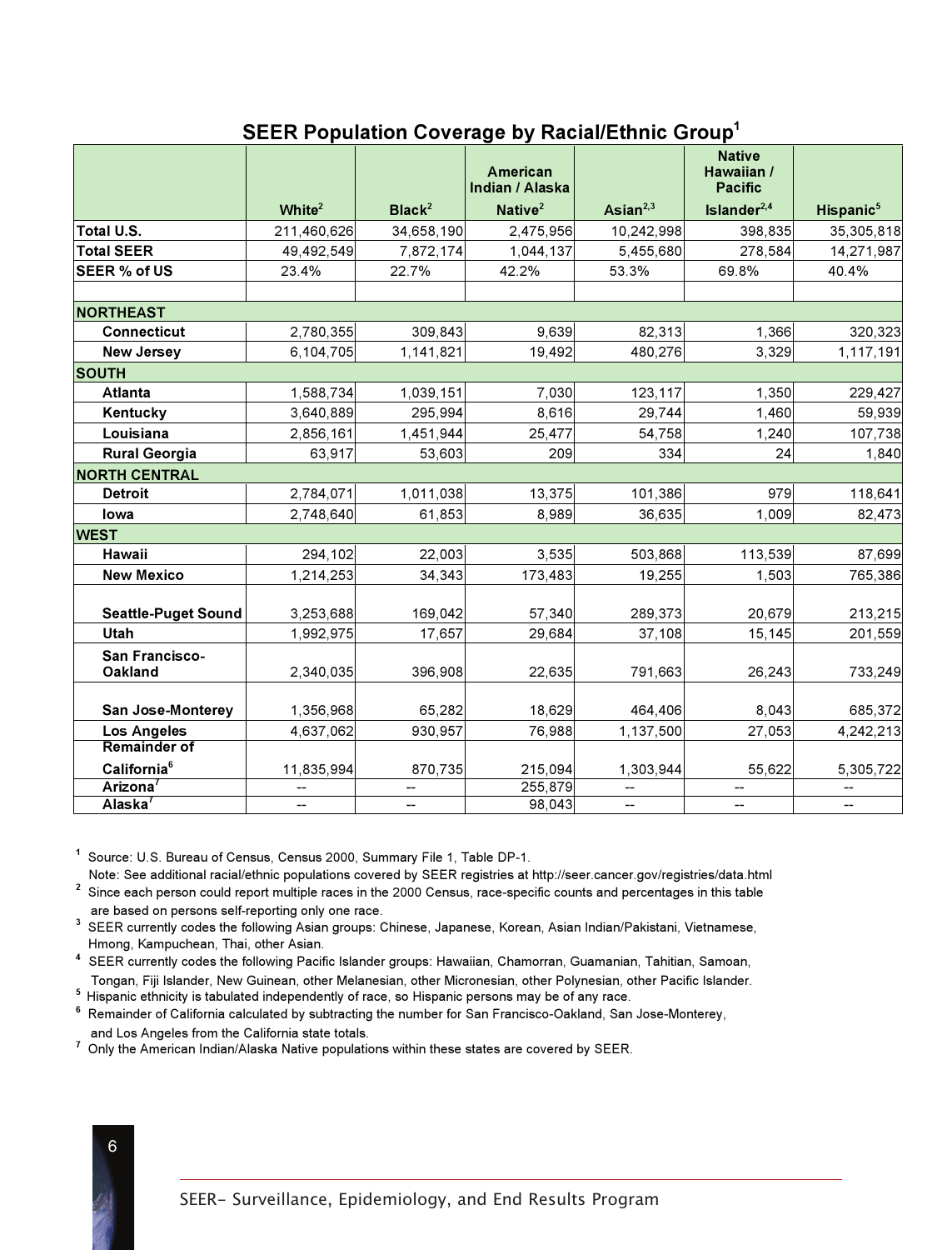# **SEER Database**

The SEER Program currently collects and publishes cancer incidence and survival data from 15 population-based cancer registries that cover one quarter of the US population. Data on more than six million in situ and invasive cancer cases are included in the database with more than 350,000 cases being added each year from the SEER coverage areas. The SEER Program is the only source of population-based historical as well as current information on patient survival and stage of disease. The mortality data reported by SEER are provided by the National Center for Health Statistics. The population data used in calculating cancer rates is obtained periodically from the Census Bureau.

### **Quality Control Activities**

The SEER Program is considered the standard for data quality around the world. Quality control has been an integral part of SEER Program activities since its inception in 1973. Currently, quality control studies of various types, including casefinding, recoding, and reliability, are conducted in even number calendar years. The first two study types are carried out by a group of auditors which includes a qualified staff member from each SEER registry. The auditors travel to registries other than their own in order to collect data. These studies are designed using appropriate statistical procedures that provide for obtaining measures that can be used to assess the performance of registry. Registries that do well are recognized, and individuals that do well in the reliability studies are recognized as well. In odd numbered calendar years, training programs are conducted at selected SEER registries and in conjunction with the annual meeting of the National Cancer Registrars Association that focus on problem areas identified from the quality control studies as well as any changes being introduced in data collection procedures. Another quality control tool is the Data Quality Profile which is created for each registry. This profile provides an assessment of the extent to which each registry provides data that meet certain standards that pertain to the percent of cases for which a data item is unknown, reporting delay, and the quality of data on vital status. The SEER Program has also developed an extensive set of inter- and intra- field edits that are used to identify and correct errors in the data.

#### **Research Activities**

The SEER Program is also utilized by the NCI to conduct a program of special studies, referred to as Rapid Response Surveillance Studies, which address topical issues in cancer prevention and control. These studies may include the collection of additional information from cancer cases through surveys, personal interviews, medical record reviews, and/or the collection of biological materials. Research areas addressed in these studies include reasons for geographic and population differences in cancer patterns; the influence of occupational, environmental, sociocultural, and personal lifestyle factors on cancer incidence and patient survival, quality of life subsequent to diagnosis and treatment, and the diffusion into the medical community of the

7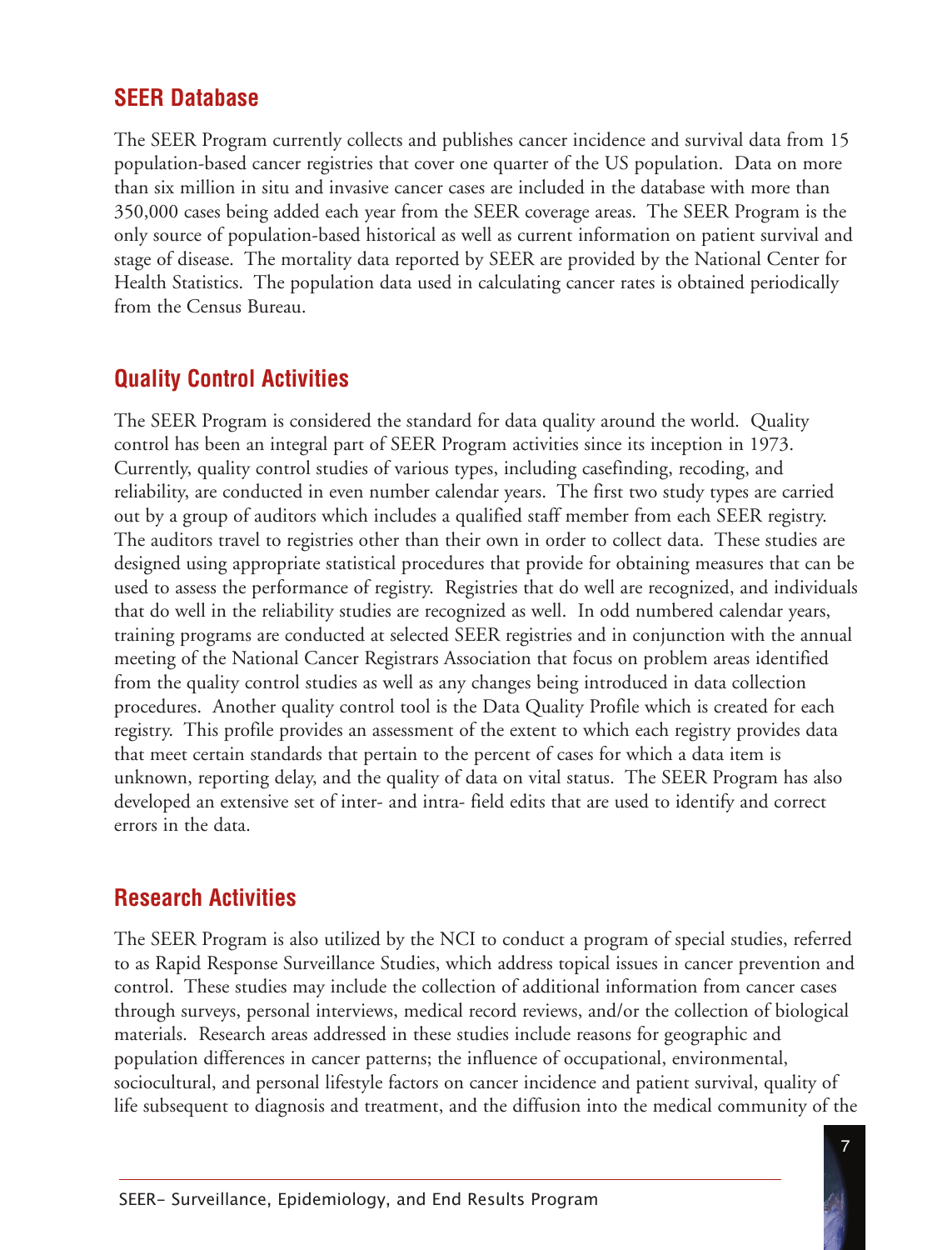use of state-of-the-art treatments. Further information about these studies can be obtained at *http://seer.cancer.gov/rapidresponse/*.

The SEER data have also been linked to data from the Centers for Medicare and Medicaid Services (CMS), and this linked database is available to researchers. The linkage of the SEER-Medicare data is a collaborative effort of the NCI, the SEER registries, and the CMS. To link SEER with Medicare data, the registries participating in the SEER program send individual identifiers for all persons in their files. These identifiers are matched with identifiers contained in Medicare's master enrollment file. The linkage was first completed in 1991 and has been updated in 1995, 1999, and 2003. For each of the linkages, 93 percent of persons age 65 and older in the SEER files were matched to the Medicare enrollment file. NCI and CMS plan to update the SEER-Medicare linkage every three years, with Medicare claims for linked cases extracted in the intervening years. The SEER-Medicare data are available to outside investigators for research purposes. Information on how to get access to the linked data is available at *http://healthservices.cancer.gov/seermedicare/*.

# **Data Availability**

SEER data are updated annually, provided as a public service in print and electronic formats, and are routinely used by thousands of people including researchers, clinicians, public health officials, legislators, policymakers, and the lay public. Reports on cancer statistics can be obtained from the SEER web site *(http://seer.cancer.gov)*. The SEER web site also provides instructions on how to access the SEER public use file free of charge which currently can be obtained on a CD-ROM or access may be provided through a server at NCI. Software is also provided free of charge by NCI that aids in the analysis of the SEER database (SEER\*Stat) and can be used to analyze data from other cancer registries (SEER\*Prep and SEER\*Stat).

### **SEER Information Resources**

See *http://seer.cancer.gov/* for a complete list of resources and tools on topics such as:

#### **Finding Cancer Statistics**

- Cancer statistics listed by common cancer type using *FastStats*
- *Cancer Stat Facts* printable summaries of frequently requested statistics for common cancer types
- Annually updated statistical reports
- Statistics by geographic location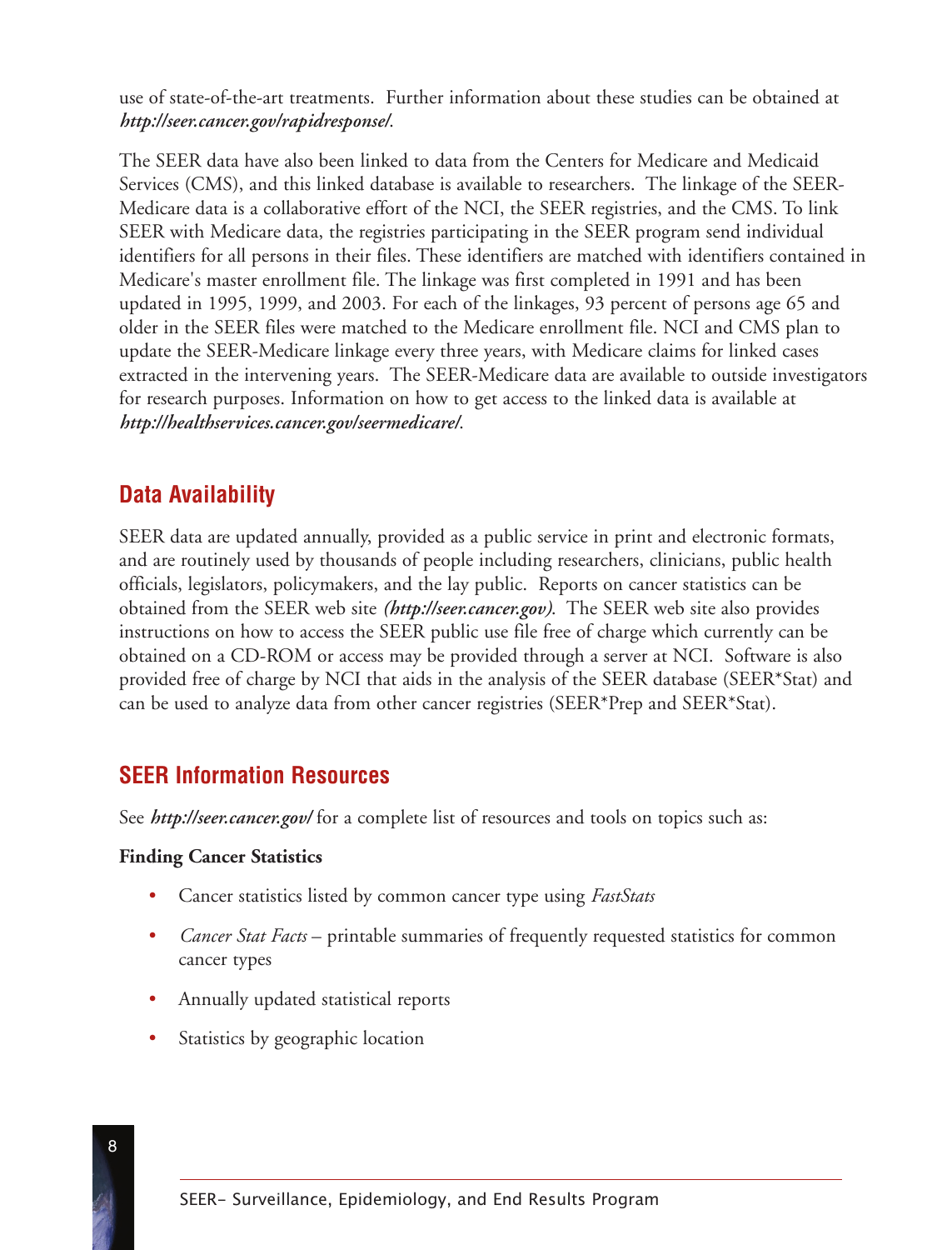- Help finding and understanding cancer statistics and terminology
- Statistical resources beyond SEER
- Links to cancer treatment and clinical trial information

#### **Information for Cancer Registrars**

- Coding and staging manuals and data collection tools
- Resources for SEER registries including data submission requirements
- Links to resources for cancer registrar training
- Links to cancer registrar information available beyond SEER

#### **Statistical Resources**

- Help in determining which statistical tools to use
- Interactive internet tools to quickly access cancer statistics in tabular or graphical form
- Links to available software for generating cancer statistics
- SEER public-use data and other databases used in the calculation of cancer statistics
- Data reporting tools, including definitions of variables used in the reporting of cancer statistics
- Documentation for the SEER public-use data
- Funding opportunities in biostatistical research

#### **SEER Publications**

- Links to annually-updated statistical reports
- Statistical monographs
- Online order form for SEER publications available in hardcopy or on CD-ROM
- An extensive, searchable bibliography of articles authored by SEER registry and program staff
- Links to published resources beyond SEER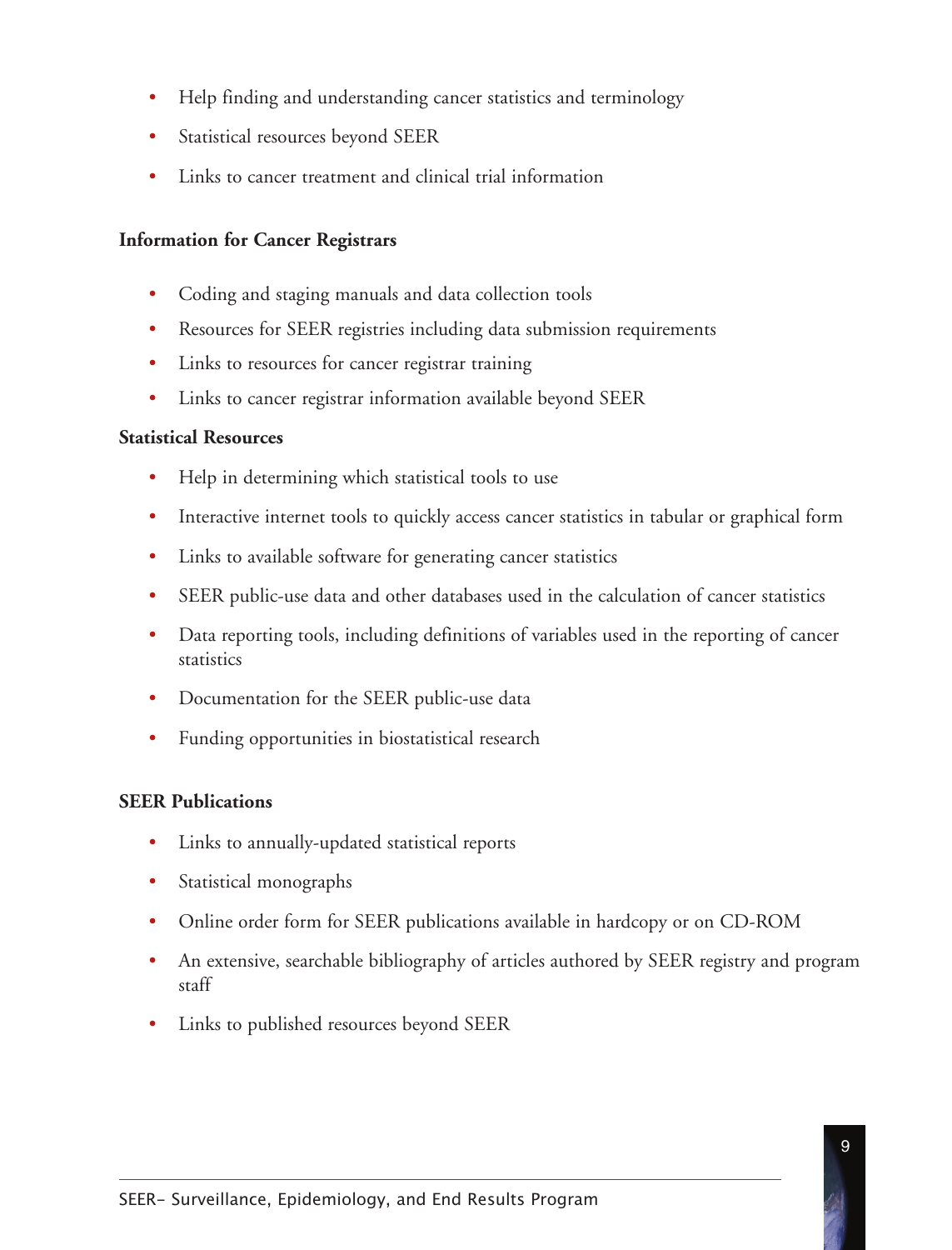#### **About SEER**

- An overview of the SEER program
- Contact information •
- Web site policies •
- Detailed information about SEER registries and data •
- Links to information about SEER studies (incl. *Rapid Response Surveillance Studies & Landmark Studies*) and related surveillance activities •

### **Selected SEER Publications**

See *http://seer.cancer.gov/publications* for a continually updated list of publications available online or in hardcopy.

SEER Cancer Statistics Review

Annual Report to the Nation on the Status of Cancer

Joint NCI/CDC Report: US Cancer Statistics, Incidence and Mortality

US Predicted Cancer Incidence, 1999: Complete Maps by County and State From Spatial Projection Models

Area Socioeconomic Variations in US Cancer Incidence, Mortality, Stage, Treatment, and Survival, 1975-1999

Cancer Incidence and Survival among Children and Adolescents, 1975-1995

Prostate Cancer Trends, 1973-1995

Racial/Ethnic Patterns of Cancer in the United States, 1988-1992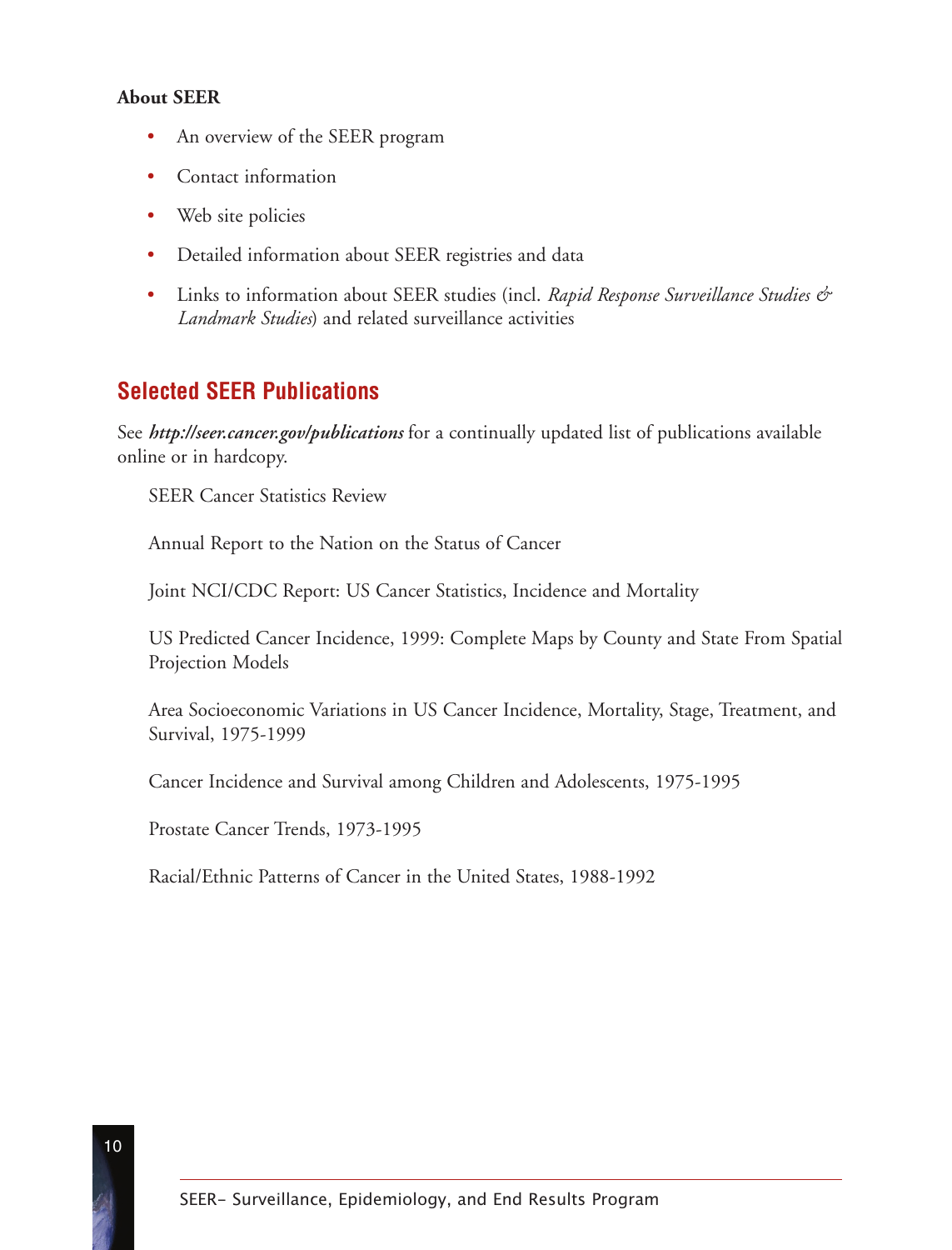# **Collaborative Surveillance Activities**

NCI staff responsible for managing the SEER Program act as liaisons to, and coordinate activities and collaborate with, a number of other organizations that are also involved in cancer surveillance and related disciplines.

The organizations include:

- American Cancer Society: *http://www.cancer.org*
- American College of Surgeons Commission on Cancer: *http://www.facs.org /cancer*
- Centers for Disease Control and Prevention: *http://www.cdc.gov*
- International Association for Research on Cancer: *http://www.iarc.fr/*
- International Association of Cancer Registries: *http://www.iacr.com.fr/*
- National Cancer Registrars Association: *http://www.ncra-usa.org/*
- North American Association of Central Cancer Registries: *http://www.naaccr.org/*
- World Health Organization: *http://www.who.int/en/*

Activities include setting standards for data collection by cancer registries, providing for the interchange of ideas and tools for cancer surveillance, training and providing educational materials for the credentialing of cancer registrars, leading workshops to provide advanced training in data collection and coding, collaborating in the analysis and reporting of cancer rates, and supporting efforts to expand existing cancer surveillance and to establish new cancer reporting systems. The NCI-SEER staff also provides technical assistance to registries in the CDC's National Program of Cancer Registries and to other registries around the world upon request, subject to available resources. This may include conducting workshops on data collection procedures and registry operations or training classes in the use of personal computer software used to format registry databases and to perform statistical analysis of the registry data. The SEER\*Stat software is used by many of these registries including use by the CDC for analysis of data from the National Program of Cancer Registries.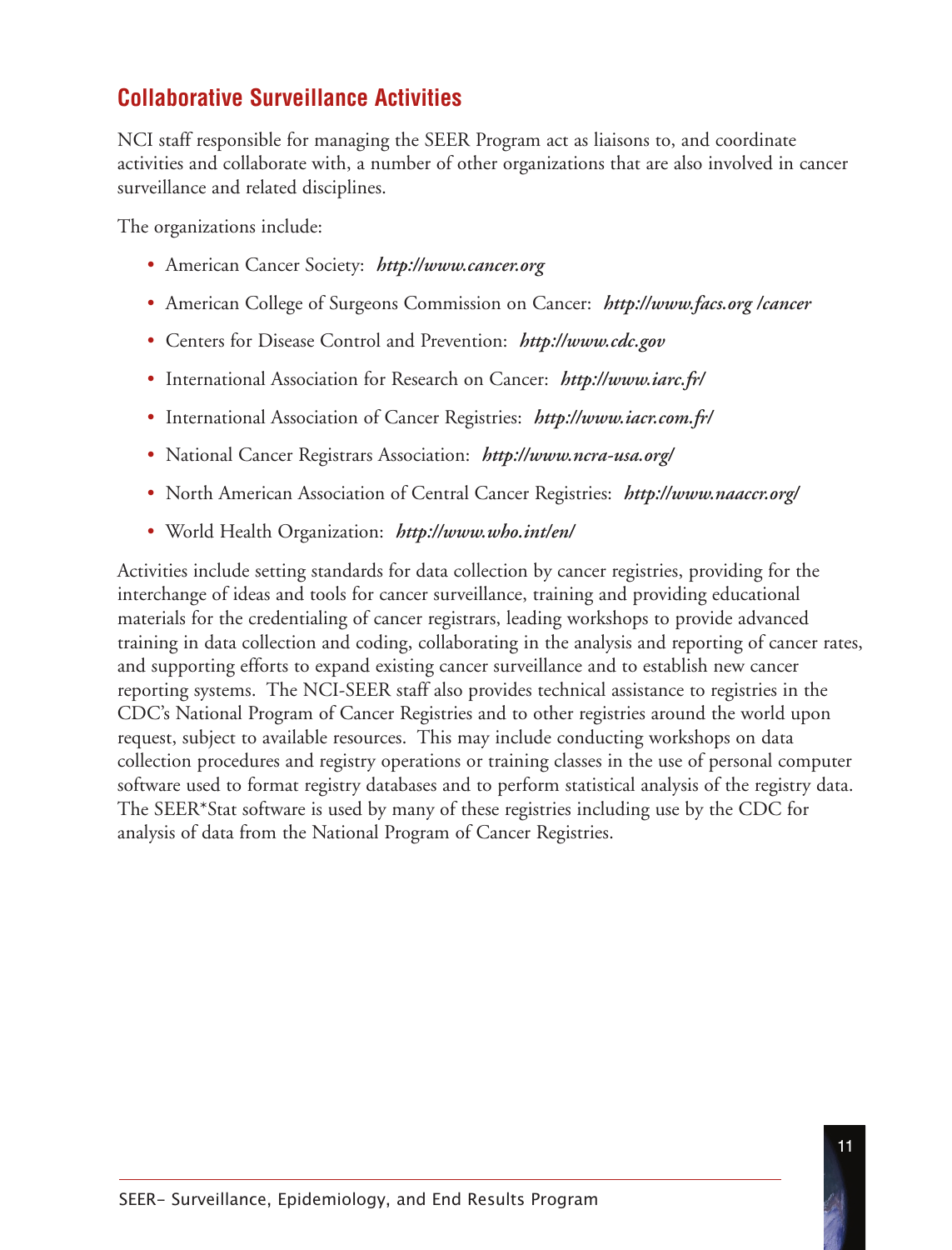# **To Reach Us**

12

| Web Address:  | http://seer.cancer.gov                                                                                                                                                                                                                        |
|---------------|-----------------------------------------------------------------------------------------------------------------------------------------------------------------------------------------------------------------------------------------------|
| E-Mail:       | Questions about cancer: <i>cancer.gov_staff@mail.nih.gov</i><br>Questions or comments about SEER*Stat: seerstat@imsweb.com<br>Questions or comments about the SEER web site and materials:<br>seerweb@imsweb.com                              |
| U.S. Mail:    | The National Cancer Institute<br>Division of Cancer Control and Population Sciences<br>Surveillance Research Program<br>Cancer Statistics Branch / SEER Program<br>6116 Executive Boulevard<br>Suite 504, MSC 8316<br>Bethesda, MD 20892-8316 |
| Express Mail: | Rockville, MD 20852                                                                                                                                                                                                                           |
| Telephone:    | 301-496-8510                                                                                                                                                                                                                                  |
| Fax:          | 301-496-9949                                                                                                                                                                                                                                  |
| News Media:   | 301-496-6641                                                                                                                                                                                                                                  |

Front cover satellite image is based on NASA "Visible Earth" imagery available at *http://visibleearth.nasa.gov/.*